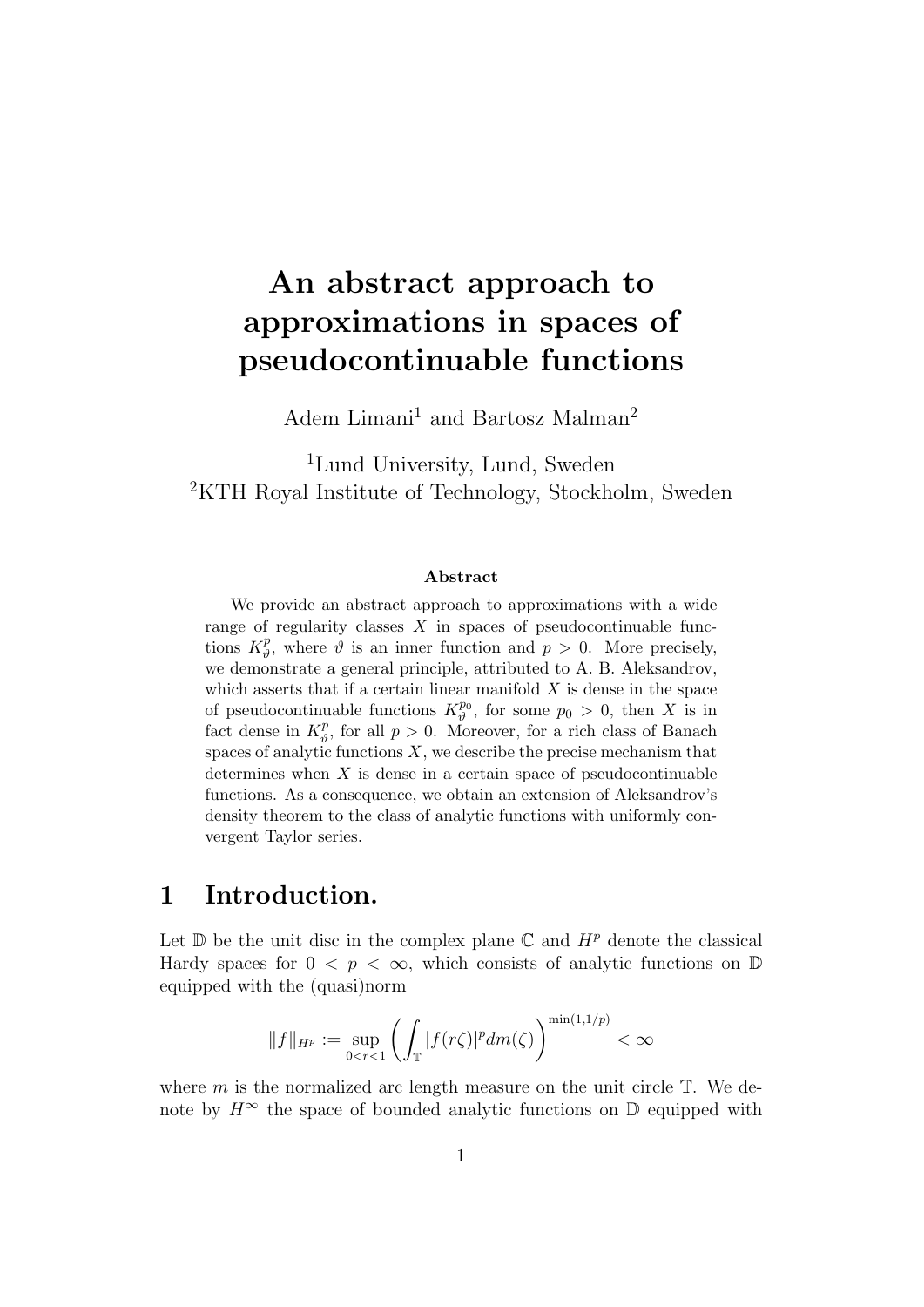the supremum norm. As usual, we will identify functions in  $H^p$  with their boundary functions belonging to a closed subspace of  $L^p(\mathbb{T},m)$ . We shall assume the readers familiarity with the usual facts regarding the Hardy spaces  $H<sup>p</sup>$  and the basic facts about the boundary behaviors of functions in these space, for instance see [?]. Functions  $\vartheta$  belonging to  $H^p$  and satisfying the property  $|\vartheta(\zeta)| = 1$  for m-a.e  $\zeta \in \mathbb{T}$  are called *inner functions* and enjoy the canonical factorization  $\vartheta = BS_{\mu}$ , where B is the Blaschke product containing the zeros of  $\vartheta$  on  $\mathbb D$  and  $S_\mu$  denotes the singular inner function associated to a finite positive singular Borel measure  $\mu$  on  $\mathbb{T}$ , defined by

$$
S_{\mu}(z) := \exp\left(-\int_{\mathbb{T}} \frac{\zeta + z}{\zeta - z} d\mu(\zeta)\right) \qquad z \in \mathbb{D}.
$$

Let  $\sigma(\vartheta)$  denote the boundary spectrum of an inner function  $\vartheta$ ; the union of the support of the associated singular measure  $\mu$  and the accumulation points of the zeros of  $\vartheta$  contained in the Blaschke factor B. Then  $\vartheta$  extends analytically across  $\mathbb{T} \setminus \sigma(\vartheta)$  and its bad boundary behavior of  $\vartheta$  is contained in  $\sigma(\vartheta)$ . Let  $H_0^p$  denote the closed subspace of  $H^p$  with  $f(0) = 0$  and for  $0 < p \leq \infty$ , we define the spaces of pseudocontinuable functions  $K_p^p$  $\frac{p}{\vartheta}$  as the set of  $H^p$ -functions f satisfying the conditions:

(i)  $[\theta$ -pseudocontinuable

 $f \in H^p \cap \vartheta \overline{H^p_0}$  $\frac{p}{0}$ .

(ii) [Analytic continuation]

f has an analytic continuation across  $\mathbb{T} \setminus \sigma(\vartheta)$ .

We note that condition  $(i)$  refers to the boundary function and the designation  $\vartheta$ -pseudocontinuable arises from the following fact. Any function  $f(z) = \sum_{n\geq 1} f_n z^n$  belonging to  $H^p \cap \vartheta \overline{H_0^p}$  $\overline{p}$  satisfies  $f\overline{\vartheta} \in \overline{H^p_0}$  $\binom{p}{0}$  in the sense of boundary values, and gives rise to an extension  $F_{\theta}(z) := \sum_{n \geq 1} f_n z^{-n}$  of  $f \overline{\theta}$ to the exterior disk  $\mathbb{C}_{\infty} \setminus \overline{\mathbb{D}} := \{z \in \mathbb{C} : |z| > 1\} \cup \{\infty\}$ , which satisfies the properties that  $F_{\vartheta}$  vanishes at  $\infty$ ,  $\lim_{r\to 1+} F_{\vartheta}(r\zeta) = \lim_{r\to 1-} f(r\zeta)/\vartheta(r\zeta)$ , for m-a.e  $\zeta \in \mathbb{T}$ , and  $F_{\vartheta}$  belongs to the Hardy space  $H^p$  on  $\mathbb{C}_{\infty} \setminus \overline{\mathbb{D}}$ , that is

$$
\sup_{r>1}\int_{\mathbb{T}}|F_{\vartheta}(r\zeta)|^p dm(\zeta)<\infty.
$$

See [?] for details. For  $p \geq 1$ , every  $\vartheta$ -pseudocontinuable function actually has an analytic continuation across  $\mathbb{T} \setminus \sigma(\vartheta)$ , thus item *(ii)* is redundant in this case and one has  $K_p^p$  $\partial\overline{\partial}^p:=H^p\cap\vartheta\overline{H^p_0}$  $_{0}^{p}$ . However, for  $0 < p < 1$  this is no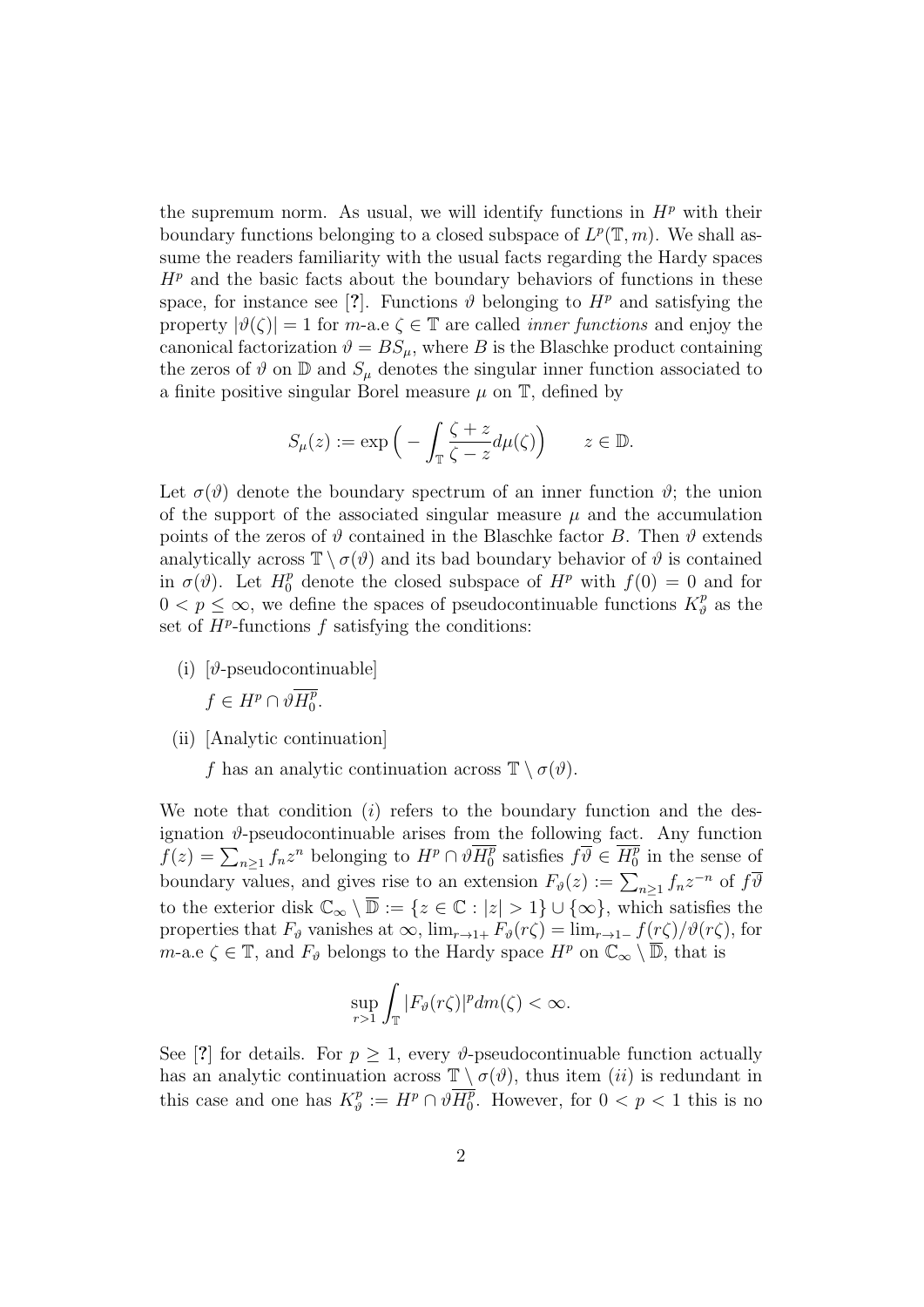longer true, since for any  $\zeta \in \mathbb{T}$ , the rational functions  $1/(1 - \overline{\zeta}z)$  belong to  $H^p\cap \vartheta \overline{H^p_0}$  $_0^p$ . We remark that it is not immediately clear that (*i*) and (*ii*) actually make  $K_p^p$  $\frac{p}{\vartheta}$  into a closed subspace of  $H^p$ . For instance, this follows from Proposition 6.2.1 in [?], a survey which treats the work of A. B. Aleksandrov in [?] on backward shift invariant subspaces on  $H^p$  for  $0 < p < 1$ .

We denote by  $X$  a linear manifold of analytic functions on  $D$  with the property that functions in  $X$  enjoy some degree of regular extensions to the boundary  $\mathbb{T}$ , and we will loosely refer to them as regularity classes X. Our main purpose in this manuscript is to investigate, for a wide range of regularity classes X satisfying some appropriate assumptions depending on the specific context, when the linear manifolds  $X \cap K_{\theta}^p$  $\chi^p_\vartheta$  are dense in  $K^p_\vartheta$  $v^p_{\theta}$ . In the case  $p = \infty$ , this should be understood in the sense of the weak-star topology on  $K_{\vartheta}^{\infty}$ , inherited from  $L^{\infty}(\mathbb{T},m)$ . The most well-known result within this category of approximation problems on spaces of pseudocontinuable functions is Aleksandrov's density theorem, which says that the disk algebra  $A$ is always dense in spaces of pseudocontinuable functions (see [?]), where  $A$ denotes the space of analytic functions on D with continuous extensions to T. This result was later generalized to the setting of de Branges-Rovnyak spaces in [?]. For a wide range of regularity classes X, similar results on  $K^2_{\theta}$ were recently treated in [?]. Other important works on topics relating various regularity classes to spaces of pseudocontinuable functions has, for instance, appeared in [?] by K. Dyakonov and D. Khavinson, and by K. Dyakonov in [?], see also references therein.

#### 1.1 Main results.

Let X be a linear manifold invariant under the backward shift and contained in  $H^{\infty}$ . The later condition together with the observation  $L^{\infty} \cap H^{p} = H^{\infty}$ , ensures that the intersection  $\vartheta^*(X) := X \cap K^p_{\vartheta}$  $\frac{p}{\vartheta}$  is independent of  $p > 0$ . Our first result treats a concept which originates back to the work of A. B. Aleksandrov in [?]. There the author suggests that from the result that  $\vartheta^*(\mathcal{A})$  is dense in  $K^2_{\vartheta}$ , one can derive that  $\vartheta^*(\mathcal{A})$  is dense in  $K^p_{\vartheta}$  $p^p_{\theta}$  for all  $p \neq 2$ , using results on invariant subspaces of  $H<sup>p</sup>$ . Unfortunately, we have not been able to locate a proof or found further elaborations on this matter in the literature. The main purpose of our first result is to demonstrate an abstract principle, which captures the essence of this particular idea. The principle in question essentially says that if a certain regularity class is dense in  $K_q^{p_0}$  $\stackrel{\textstyle{p_0}}{\vartheta},$  for some  $p_0 > 0$ , then it is automatically dense in  $K_{\vartheta}^p$  $_p^p$ , for all  $p > 0$ . As indicated, our impression is that we recover the intrinsic idea of A.B. Aleksandrov in [?], hence with this perspective in mind, our efforts should be regarded as bringing these ideas into light and generalizing them.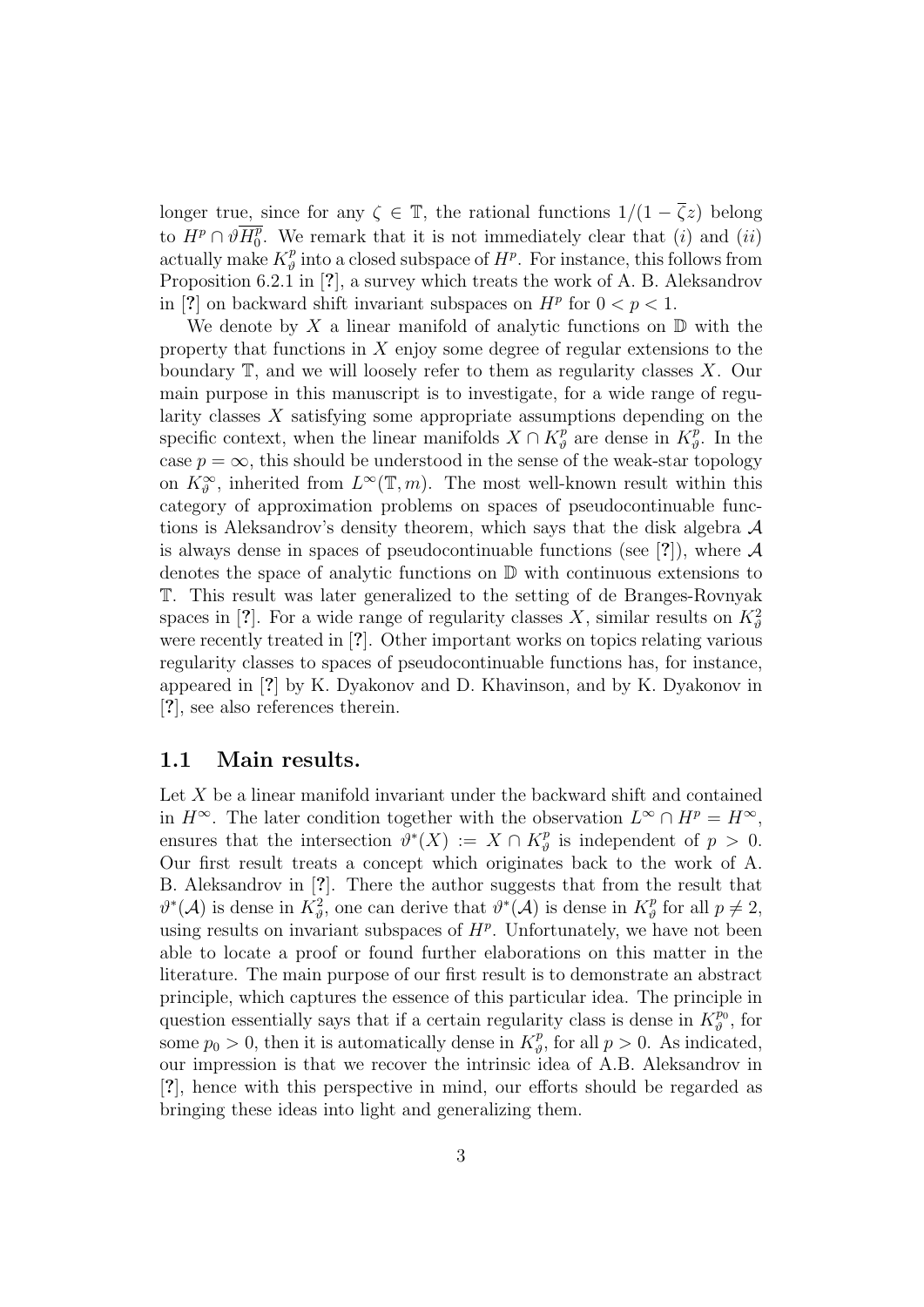**Theorem 1.1.** Let  $\vartheta$  be an inner function and let X be a linear manifold invariant under the backward shift and contained in  $H^{\infty}$ . If  $\vartheta^*(X)$  is dense in  $K^{p_0}_{\vartheta}$  $\frac{p_0}{\vartheta}$  for some  $0 < p_0 \leq \infty$ , then it is dense in  $K^p_{\vartheta}$  $x_p^p$ , for all  $0 < p \leq \infty$ .

The proof of Theorem 1.1 relies on characterizations of backward shift invariant subspaces of  $H^p$ , which are crucial tools that we summarize in the preliminary section. We shall now present an important corollary of Theorem 1.1 on density of a wide range of regularity classes  $X$ . Recall the following measure theoretical result (for instance, see Proposition 2.2 in [?]), which allows us to decompose any positive finite singular Borel measure  $\mu$ on T into a unique sum of mutually singular measures

$$
\mu = \mu_{\mathcal{C}} + \mu_{\mathcal{K}}
$$

where  $\mu_c$  is concentrated on a countable union of Beurling-Carleson sets, that is, a countable union of closed sets  $E \subset \mathbb{T}$  of Lebesgue measure zero, satisfying the condition

$$
\sum_{\nu} m(I_{\nu}) \log m(I_{\nu}) > -\infty
$$

where  $\{I_{\nu}\}\$ are the connected components of  $\mathbb{T}\setminus E$ , and  $\mu_{\mathcal{K}}\$  vanishes on every Beurling-Carleson set. Consequently, every inner function  $\vartheta$  factorizes as

$$
\vartheta = BS_{\mathcal{C}}S_{\mathcal{K}}
$$

where B is the Blaschke factor of  $\vartheta$  and  $S_{\mathcal{C}}$ ,  $S_{\mathcal{K}}$  are singular inner functions associated to the singular measures  $\mu_{\mathcal{C}}$ ,  $\mu_{\mathcal{K}}$ , respectively. Let  $\mathcal{A}^{\infty}$  denote the space of bounded analytic functions on  $\mathbb D$  with smooth extensions to the boundary  $\mathbb T$  and let  $\Lambda_a^{\alpha}$  denote the analytic Hölder classes, consisting of analytic functions on  $\mathbb D$  with Hölder continuous extensions to  $\mathbb T$  of order  $0 < \alpha < 1$ . According to the main result in [?], we obtain the following immediate corollary of Theorem 1.1.

**Corollary 1.2.** Let  $0 < p \leq \infty$  and X be any backward shift invariant linear space with  $\mathcal{A}^{\infty} \subseteq X \subseteq \Lambda_a^{\alpha}$ , for some  $0 < \alpha < 1$ . Then  $\vartheta^*(X)$  is dense in  $K_{\vartheta}^p$  $\vartheta$ if and only if  $\vartheta = BS_{\mathcal{C}}$ .

We remark that the proof of Theorem 1.1 in [?] is partially based on a constructive method using Toeplitz operators and smoothing out singularities of singular inner functions concentrated on Beurling-Carleson sets. In fact, similar methods actually provide a proof of Corollary 1.2 in the reflexive range  $1 < p < \infty$ . However, Toeplitz operators are no longer useful outside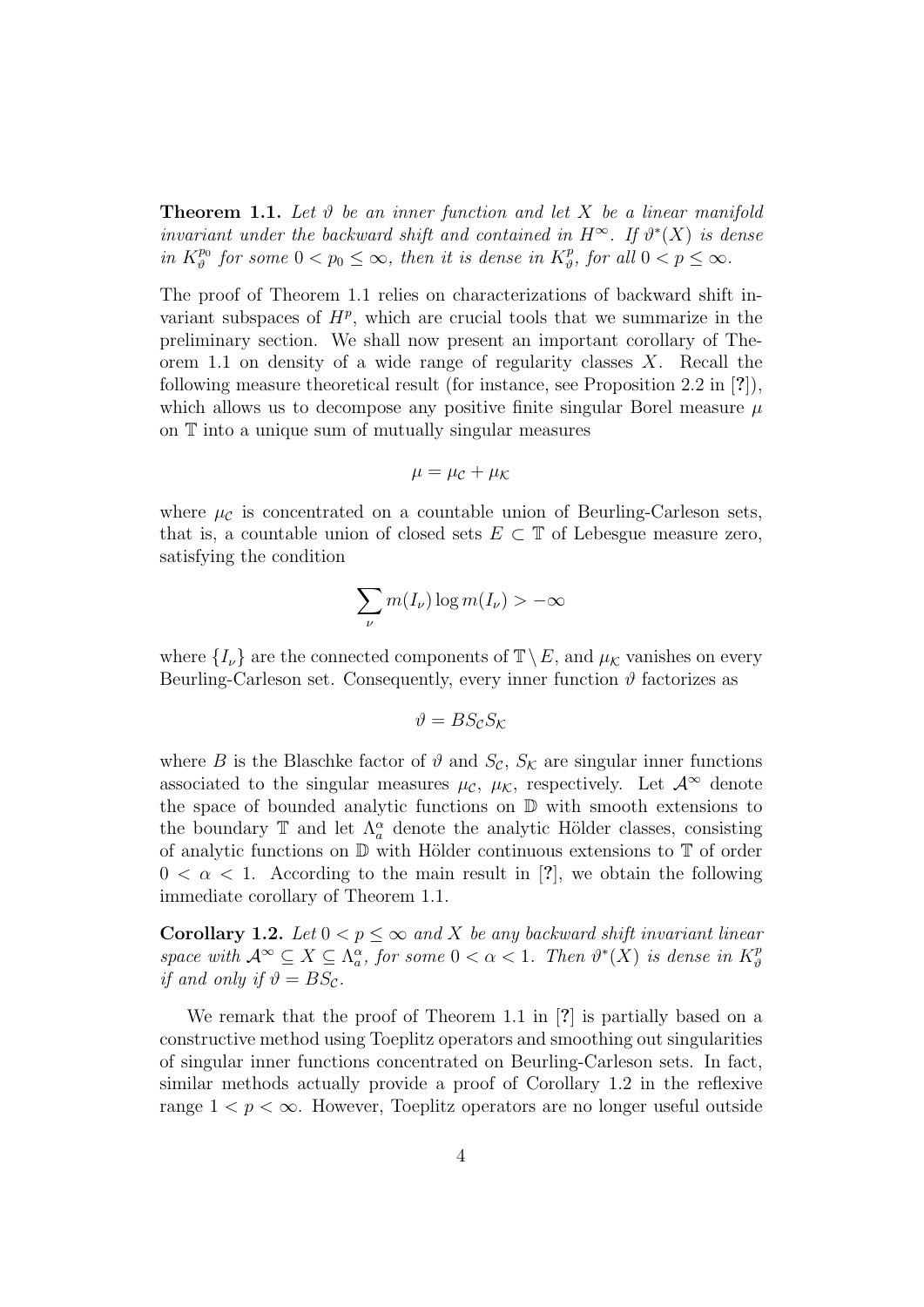this range, due to the simple fact they are no longer bounded on  $H<sup>p</sup>$ , hence Theorem 1.1 actually extends the main theorem in [?].

In our next result, we shall investigate the precise mechanism that determines when a certain linear manifold  $X \cap K_{\theta}^p$  $\frac{r}{\vartheta}$  is dense in  $K_{\vartheta}^p$  $v^p_{\theta}$ . With Theorem 1.1 at hand, it suffices to determine this mechanism in the Hilbertian setting  $K^2_{\theta}$ . This time, we shall let X be a Banach space of analytic functions on  $\mathbb{D}$ , which is continuously embedded in  $H^2$  and satisfies some natural properties specified in the preliminary section, so that  $X$  has a well-defined Cauchy dual X'. That is, a Banach space X' of analytic functions g on  $\mathbb{D}$ , so that  $X'$  becomes a dual space of  $X$  with respect to the Cauchy-pairing

$$
\lim_{r \to 1^-} \int_{\mathbb{T}} f(r\zeta) \overline{g(r\zeta)} dm(\zeta) \qquad f \in X, \qquad g \in X'.
$$

Our investigations will encompass a wide range of Banach spaces  $X$ , a couple of which we list below.

• The analytic continuously differentiable classes  $\mathcal{A}^k$  with  $k = 0, 1, 2, \ldots$ , given by

$$
\left\{ f \in H^{\infty} : \|f\|_{\mathcal{A}^k} := \sum_{j=0}^k \|f^{(j)}\|_{\infty} < \infty \right\}.
$$

• The analytic Sobolev spaces  $\mathcal{H}_a^s$  with  $s > 0$ , defined by

$$
\left\{f=\sum_{n=0}^{\infty}f_nz^n:\|f\|_{\mathcal{H}^s}^2:=\sum_{n=0}^{\infty}(n+1)^s|f_n|^2<\infty\right\}.
$$

• The space  $U_a$  of analytic functions on  $\mathbb D$  with uniformly convergent Taylor series on T, defined by

$$
\left\{ f = \sum_{n=0}^{\infty} f_n z^n : ||f||_U := \sup_{N \ge 0} \left\| \sum_{n=0}^N f_n z^n \right\|_{\infty} < \infty \right\}.
$$

We remark that  $\mathcal{H}_a^1$  is the classical Dirichlet space, thus functions in  $\mathcal{H}_a^s$  enjoy weak regularity properties on  $\mathbb T$  for  $0 < s \leq 1$ . However, if  $s > 1$  then  $\mathcal{H}_a^s$  is contained in the so-called Wiener algebra  $W_a$ , consisting of analytic functions on D with absolutely summable Taylor coefficients, and consequently it is also contained in  $U_a$ . For even larger values of  $s > 1$ ,  $\mathcal{H}_a^s$  consists entirely of analytic functions with a certain number of continuous derivatives on T. These facts are more or less classical in the theory of Sobolev spaces, see for instance [?]. Denote by  $[\vartheta]_{X'}$  the weak-star closure of analytic polynomial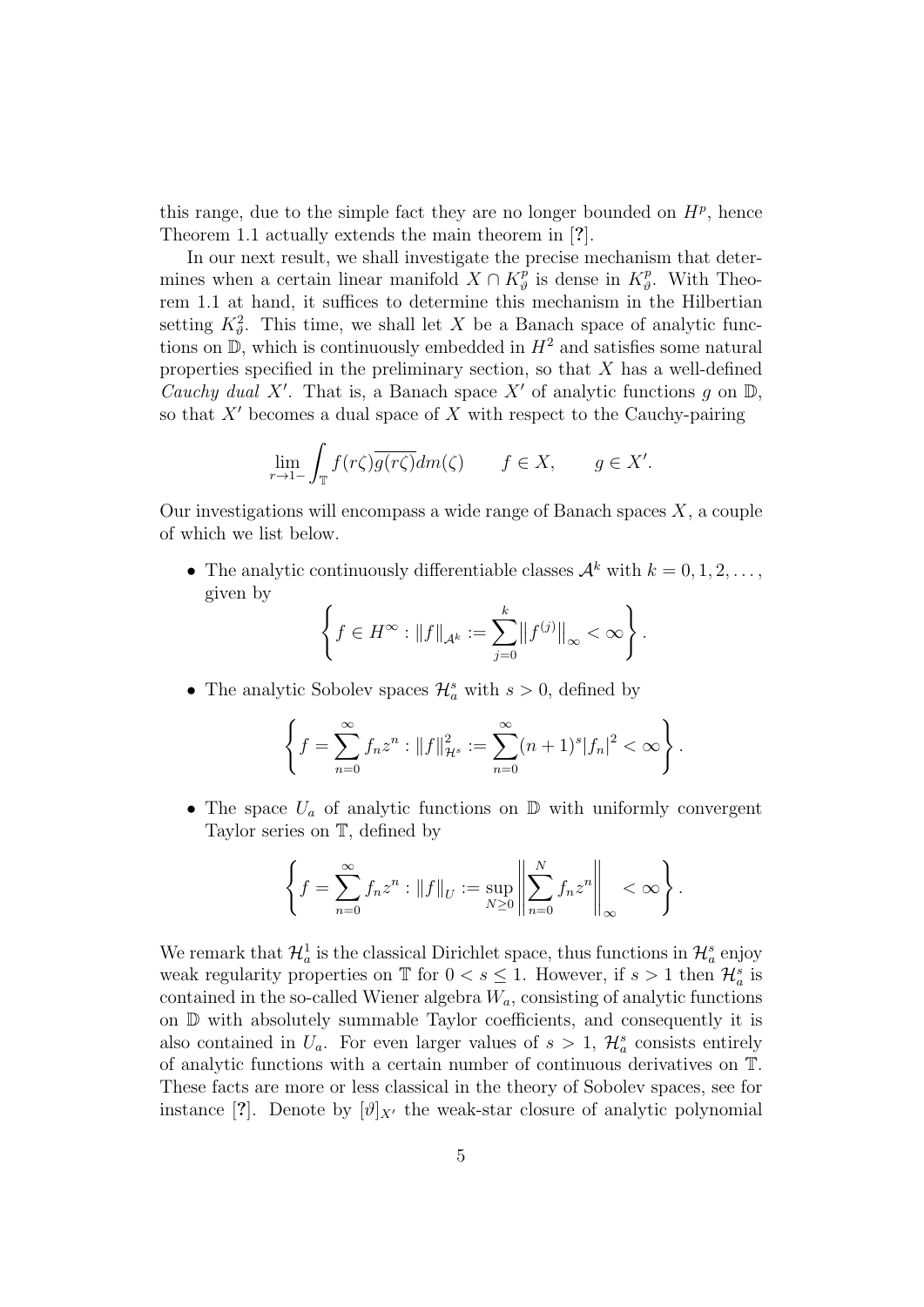multiples of  $\vartheta$  in X'. For a Banach space X as above and an inner function  $\vartheta$ , we say that the pair  $(X, \vartheta)$  satisfies the  $(P)$ -property if

$$
[\vartheta]_{X'} \cap H^2 \subseteq \vartheta H^2.
$$

In other words, the pair  $(X, \vartheta)$  satisfies the  $(P)$ -property, if the inner factor  $\vartheta$  is preserved under weak-star convergence in X'. It turns out that this property plays a decisive role in determining density of various regularity classes.

**Theorem 1.3.** The pair  $(X, \vartheta)$  satisfies the  $(P)$ -property if and only if  $X \cap K_{\vartheta}^2$ is dense in  $K^2_{\theta}$ .

A few remarks are now in order. If X is reflexive, then the weak and weak-star topologies on X' agree, and since  $[\vartheta]_{X}$  is a convex set, we can rephrase the  $(P)$ -property of  $(X, \vartheta)$  by replacing  $[\vartheta]_{X}$  with the norm-closure of analytic polynomial multiples of  $\vartheta$  in X'. Furthermore, if the Cauchy dual  $X'$  is also equivalent to a Bergman space, which for instance happens for the class of analytic Sobolev spaces  $X = \mathcal{H}_a^s$  with  $s > 0$ , then  $(X, \vartheta)$ satisfies the  $(P)$ -property if and only if  $\vartheta = BS_{\mathcal{C}}$ , where B is a Blaschke product and  $S_c$  is a singular inner function supported on a countable union of Beurling-Carleson sets (see [?]). Connections between a wide range of regularity classes X in  $K_{\vartheta}$ , having Bergman spaces as Cauchy duals, and between the theorem of Korenblum and Roberts (see [?], [?]) on forward shift invariant subspaces generated by inner functions on Bergman spaces, has previously been employed in [?] and more recently in [?].

In light of Theorem 1.3, it is natural to ask if there exists a practical sufficient condition on X, which ensures the  $(P)$ -property of  $(X, \vartheta)$ , for all  $\vartheta$ . This is the content of our next main result.

**Theorem 1.4.** Assume that  $X'$  is continuously embedded in  $H^p$ , for some  $p > 0$ . Then  $(X, \vartheta)$  satisfies the  $(P)$ -property, for all inner functions  $\vartheta$ .

We shall now turn to an application of Theorem 1.4, with the intention of generalizing Aleksandrov's density theorem to a slightly finer class than the disk algebra A. To this end, recall the space  $U_a$  of analytic functions in  $\mathbb D$ with uniformly convergent Taylor series on  $\mathbb{T}$ , that is, if  $f(z) = \sum_{n=0}^{\infty} f_n z^n$  is the Taylor series of an analytic function f with continuous restriction to  $\mathbb{T}$ , and  $P_N f(z) = \sum_{0 \le n \le N} f_n z^n$ , then  $U_a$  consists of functions  $f \in \mathcal{A}$  for which

$$
\lim_{N \to \infty} ||P_N f - f||_{\infty} = 0
$$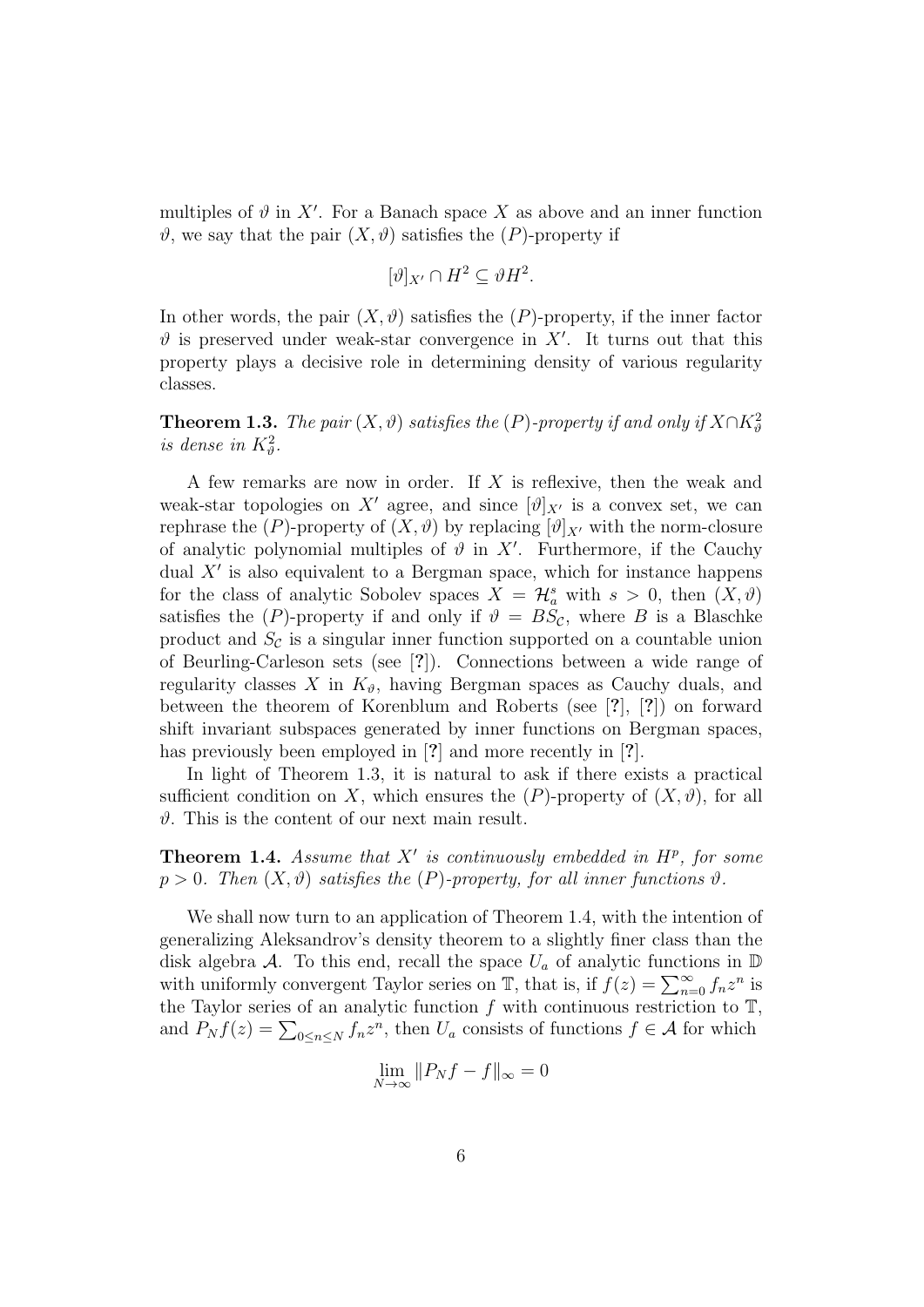where the norm  $\|\cdot\|_{\infty}$  is computed on the unit circle  $\mathbb T$  (or, equivalently, over  $\mathbb{D}$ ). We shall equip  $U_a$  with the norm

$$
\|f\|_U:=\sup_{N\geq 0}\|P_Nf\|_\infty
$$

which makes  $U_a$  into a Banach space, strictly contained in  $A$ , and for which polynomials are dense. A deep theorem of Vinogradov proved in [?] asserts that the Cauchy dual  $U'_a$  is continuously embedded in  $H^p$  for all  $p \in (0,1)$ . As a direct consequence of our abstract approach and Vinogradov's result, we obtain the following strengthening of Aleksandrov's famous density result from [?].

**Corollary 1.5.** The linear manifold  $\vartheta^*(U_a)$  is dense in  $K^p_{\vartheta}$  $\hat{v}_{\vartheta}^{p}$ , for any inner function  $\vartheta$  and  $0 < p < \infty$ .

We want to mention that the corollary can be extended by replacing  $K_{\theta}^2$ with a space from the class of Hilbert spaces of analytic functions studied in [?] on which the backward shift operator acts as a contraction. In particular, it applies with  $K^2_{\theta}$  replaced by a de Branges-Rovnyak space. A proof of this, which is admittedly rather technical, can be deduced from the arguments in  $[?]$ , in particular by replacing our  $(P)$ -property and Theorem 1.4 with Lemma 3.4 in [?].

We remark that one cannot strengthen Corollary 1.5 by replacing  $U_a$ with the Wiener algebra  $W_a$ , which consists of analytic functions on  $\mathbb D$  with absolutely summable Taylor coefficients and equipped with the  $\ell^1$ -norm. In fact, there exists an inner function  $\vartheta$ , such that  $W_a \cap K_{\vartheta}^2 = \{0\}$ , see [?]. The problem of characterizing the inner functions  $\vartheta$  for which  $(W_a, \vartheta)$  satisfies the  $(P)$ -property seems quite difficult and the main obstacle is that the  $\ell^1$ norm poorly reflect the precise boundary behavior of functions in  $W_a$ . For instance, see Kaufman in [?], illustrating pathological behaviors of zero sets in  $W_a$ .

The manuscript is organized as follows. In the section of preliminary results, we collect the preparatory work which consists of justifying that the Cauchy duals of a wide range of Banach spaces X are well defined, results on invariant subspaces of the backward shift on  $H^p$ , for all p. The last section is devoted to proofs of our main results, which include Theorem 1.1, Theorem 1.3 and Theorem 1.4. Theorem 1.1 requires most of the work and relies on the results about invariant subspaces of the backward shift, presented in the preliminary section. Meanwhile, the proofs of Theorem 1.3 and Theorem 1.4 are essentially self-contained.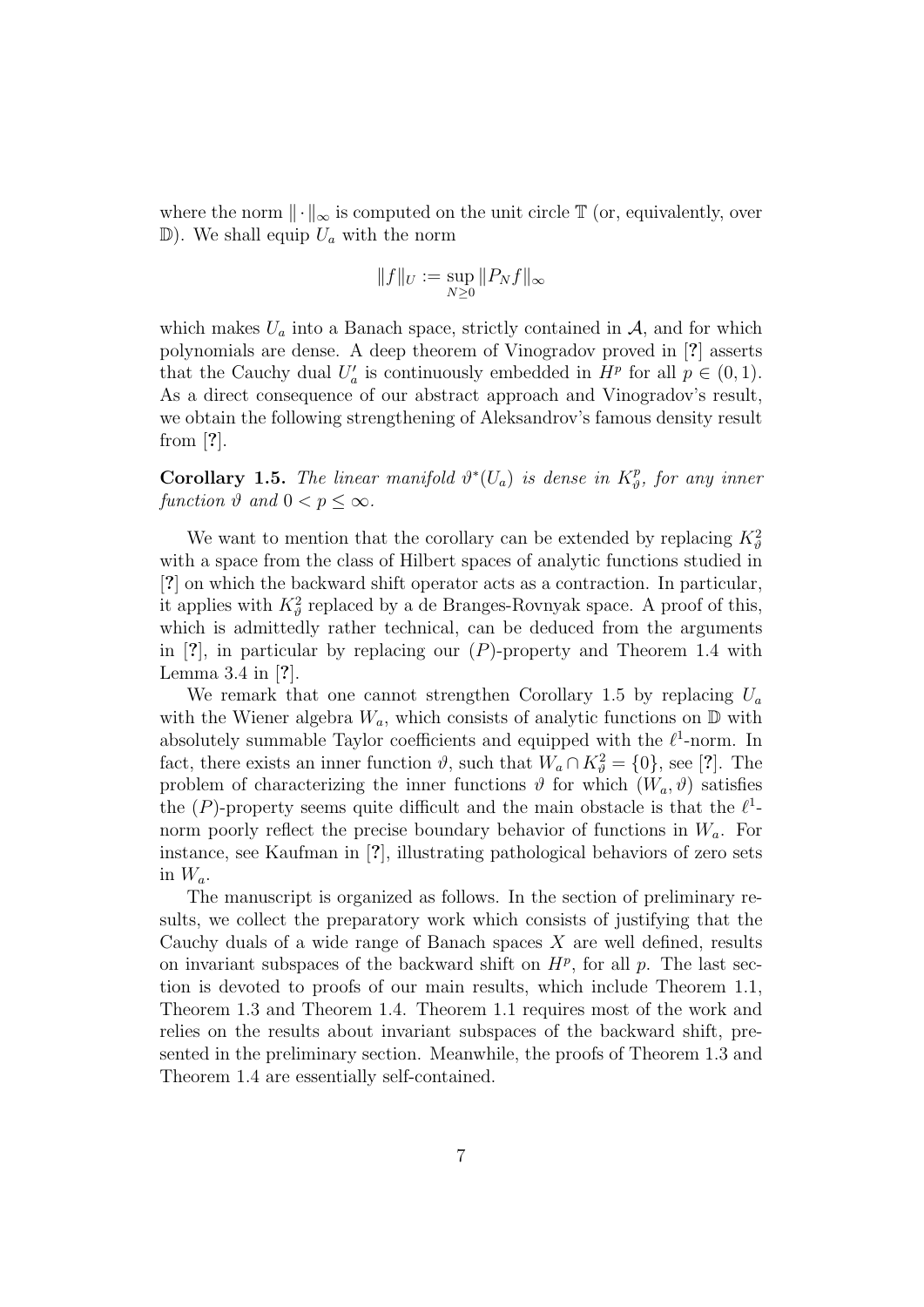## 2 Preliminary results.

#### 2.1 Cauchy duals of regularity classes  $X$ .

In this section, we shall introduce a couple of natural assumptions on our regularity classes  $X$  of considerations and briefly justify that their Cauchy duals are well-defined. Unless indicated otherwise, we shall denote by X a Banach space of analytic functions on D with the following properties:

- (i) The set of analytic polynomials  $P$  are dense in X.
- (ii) The norms of the monomials satisfy  $\limsup_{n\to\infty}||z^n||_X^{1/n} \leq 1$ .
- (iii) X is continuously embedded in  $H^2$ .

Let  $X^*$  denote the Banach space dual of X and consider the (conjugate) linear map  $\mathcal L$  on  $X^*$  into the space of analytic functions on  $\mathbb D$  defined by

$$
\mathcal{L}(\Lambda)(z) := \sum_{n=0}^{\infty} \overline{\Lambda(\zeta^n)} z^n \qquad \Lambda \in X^*, \qquad z \in \mathbb{D}.
$$

Property (ii) ensures that  $\mathcal L$  maps into the space of analytic functions on  $\mathbb D$ and (i) implies that  $\mathcal L$  is injective. Now denote by X' the image of  $\mathcal L$  under  $X^*$ , equipped with the norm

$$
\left\|\mathcal{L}(\Lambda)\right\|_{X'}:=\left\|\Lambda\right\|_{X^*}\qquad \Lambda\in X^*
$$

so that  $X'$  becomes a Banach space of analytic functions on  $D$  which is isometrically isomorphic to  $X^*$ . The space  $X'$  is referred to as the *Cauchy* dual of X, since for any  $\Lambda \in X^*$  one has

$$
\Lambda(f) = \lim_{r \to 1-} \int_{\mathbb{T}} f(\zeta) \overline{\mathcal{L}(\Lambda)(r\zeta)} dm(\zeta) \qquad f \in \mathcal{P}.
$$
 (1)

We remark that for many Banach spaces  $X$  of our considerations the dilations  $f_r(z) := f(rz)$  of  $f \in X$  by  $0 < r < 1$  are continuous, that is, for any  $f \in X$  we have  $||f - f_r||_X \to 0$  as  $r \to 1$ –, which makes the Cauchy dual representation in (1) valid for all  $f \in X$ . The purpose of property *(iii)* is mainly to ensure that functions in  $X$  have decent boundary values and it also implies that the Cauchy dual  $X'$  contains  $H^2$ . Meanwhile, property (i) is basically a convenient way to ensure that  $X$  is a separable Banach space. We summarize this section by briefly identifying the Cauchy duals to some of the previously mentioned examples. The Cauchy dual of the disk algebra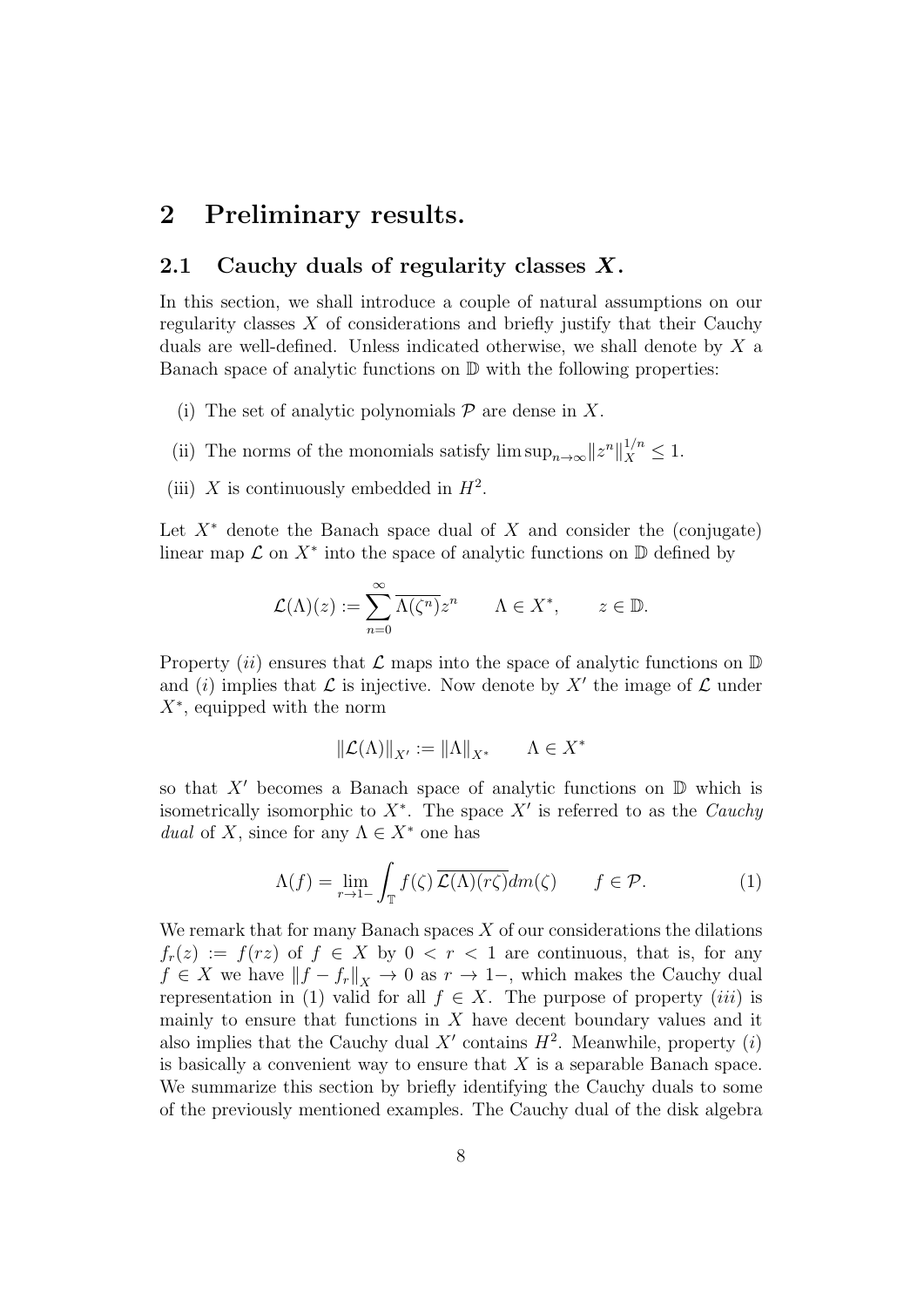A is identified with Cauchy integrals of  $M(\mathbb{T})$ , the space of finite complex Borel measures on T. It is equipped with the norm

$$
||f||_{\mathcal{A}'} := \inf \{ ||\mu|| : f = P_+(\mu), \, \mu \in M(\mathbb{T}) \}
$$

where  $P_+(\mu)(z) := \int_{\mathbb{T}}$  $\frac{d\mu(\zeta)}{1-\overline{\zeta}z}$  denotes the Cauchy integral of  $\mu$  and  $\|\mu\|$  denotes the total variation norm of  $\mu$ . The Cauchy duals of the spaces  $\mathcal{A}^k$  with  $k \geq 1$ essentially consists of Cauchy integrals of distributions up to order  $k$  on  $\mathbb{T}$ , but with regards to functional analysis, spaces of continuously differentiable functions are more conveniently captured within the realm of Sobolev spaces. The analytic Sobolev spaces  $\mathcal{H}_a^s$  with  $s > 0$  are Hilbert spaces of analytic functions on  $\mathbb D$  with Cauchy duals  $(\mathcal{H}_a^s)' = \mathcal{H}_a^{-s}$ , which again consist of analytic functions on D having finite norm

$$
||f||_{\mathcal{H}^{-s}}^2 := \sum_{n=0}^{\infty} (n+1)^{-s} |f_n|^2.
$$

One can show that the Cauchy dual of  $\mathcal{H}_a^{-s}$  is again  $\mathcal{H}_a^s$ , thus making these spaces reflexive in the Cauchy dual pairing. Moreover, it is not difficult to check that  $\mathcal{H}_a^{-s}$  is equivalent to the Bergman space  $L_a^{2,s-1}$ , given by

$$
||f||_{L^{2,s-1}}^2 := \int_{\mathbb{D}} |f(z)|^2 (1-|z|)^{s-1} dA(z)
$$

where  $dA$  denotes the area-measure on  $D$ .

#### 2.2 Backward shift invariant subspaces on  $H^p$

Here we collect some results on invariant subspaces of the backward shift operator

$$
f \mapsto (f - f(0)) / z
$$

on  $H^p$ . In the reflexive range  $1 < p < \infty$ , R. Douglas, H. Shapiro and A. Shields showed in [?] that any closed invariant subspace of the backward shift is a space of pseudocontinuable functions  $K_p^p$  $\psi^p_{\theta}$ , for some inner function  $\vartheta$ . The result also holds for  $p = 1$ , but requires a more subtle proof and is attributed to A. B. Aleksandrov in [?]. For the sake of future reference, we state these results below and refer the reader to the survey in [?] for detailed treatments.

**Proposition 2.1.** Let  $1 \leq p < \infty$ . Then  $\mathcal{M}_p$  is a closed invariant subspace of the backward shift operator on  $H^p$  if and only if there exists an inner function  $\vartheta$  such that  $\mathcal{M}_p = K^p_{\vartheta}$  $_{\vartheta}^{p}.$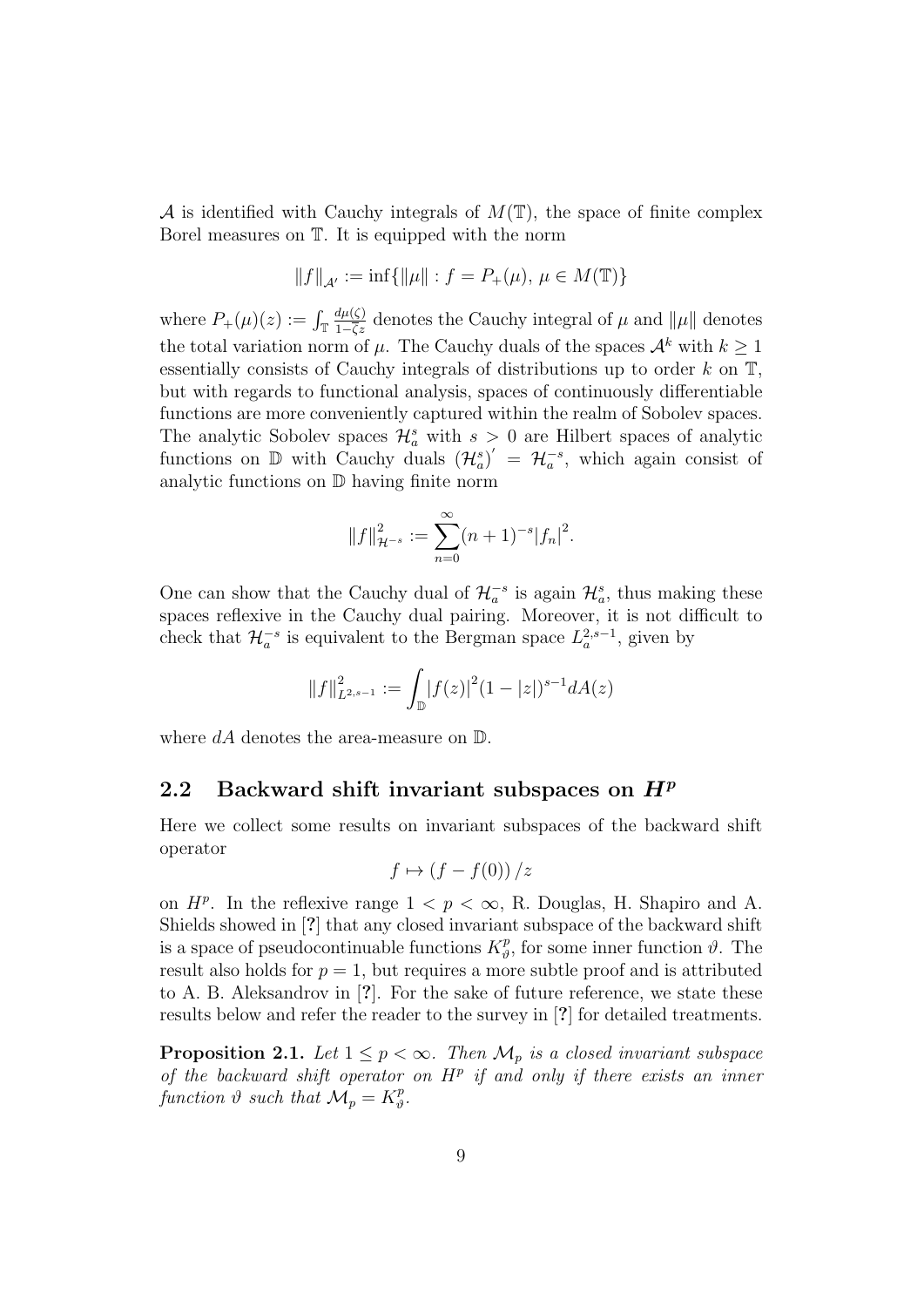We shall also need Aleksandrov's description of the backward shift invariant subspaces  $\mathcal E$  of  $H^p$  for  $0 < p < 1$  in [?]. These are way more complicated and cannot simply be captured by  $K^p_{\theta}$  $\psi^p$ . In fact, to give a complete description we need the following three parameters: an inner function  $\vartheta$ , a closed set  $\sigma(\vartheta) \subseteq F \subset \mathbb{T}$  determined by  $F := \{ \zeta \in \mathbb{T} : (1 - \overline{\zeta}z)^{-1} \in \mathcal{E} \},\$ an integervalued function  $\kappa$  on F determined by  $\kappa(\zeta) = \max\{n \in \mathbb{N} : (1 - \overline{\zeta}z)^{-n} \in \mathcal{E}\}.$ 

**Proposition 2.2** (Aleksandrov, [?]). Every closed invariant subspace of the backward shift operator on  $H^p$  with  $0 < p < 1$  is of the form  $\mathcal{E}^p(\vartheta, F, \kappa)$ , for some parameters  $\theta$ , F,  $\kappa$  as above, and the space is defined by the following properties:

- (i)  $f$  ∈  $H^p$  ∩  $\vartheta \overline{H^p_0}$  $\frac{p}{0}$ .
- (ii) f has analytic continuation across  $\mathbb{T} \setminus F$ .
- (iii) f has a pole of order no larger than  $\kappa(\zeta)$  at  $\zeta \in F_0 \setminus \sigma(\vartheta)$ , where  $F_0$ denotes the isolated points of F.

The last piece of equipment in this section is the characterization of weakstar closed backward shift invariant subspaces of  $H^{\infty}$ . To this end, we shall need a Beurling-type theorem on the Cauchy pre-dual of  $H^{\infty}$ , that is, the Banach space  $\mathcal{K}_a := P_+(L^1)$ , which consists of Cauchy integrals of  $L^1(\mathbb{T}, m)$ functions, regarded as a proper subspace of Cauchy integrals of finite complex Borel measures on T. The following result is known to experts, but we include a brief proof sketch for the readers convenience.

Proposition 2.3. Every weak-star closed backward shift invariant subspace of  $H^{\infty}$  is of the form  $K^{\infty}_{\vartheta}$ , for some inner function  $\vartheta$ .

Proof sketch. Note that since the forward shift is a continuous operator on  $\mathcal{K}_a$ , its Banach space adjoint, the backward shift, is a weak-star continuous operator on  $H^{\infty}$ . Hence if M is a weak-star closed backward shift invariant subspace of  $H^{\infty}$ , then the pre-annihiliator  $\mathcal{M}_\perp$  of  $\mathcal M$  is a closed forward shift invariant subspace of  $\mathcal{K}_a$ . By Aleksandrov's theorem [?, Theorem 11.2.3], there exists an inner function  $\vartheta$ , such that

$$
\mathcal{M}_{\perp} = \vartheta(\mathcal{K}_a) := \{ f \in \mathcal{K}_a : f/\vartheta \in \mathcal{K}_a \}.
$$

It is straightforward to see that  $\vartheta(\mathcal{K}_a)$  is the norm-closure of polynomial multiples of  $\vartheta$  in  $P_+(L^1)$ , thus using the fact that M is weak-star closed and the Hahn-Banach separation theorem, we obtain

$$
\mathcal{M} = (\mathcal{M}_{\perp})^{\perp} = (\vartheta(\mathcal{K}_a))^{\perp} = K^{\infty}_{\vartheta}.
$$

 $\Box$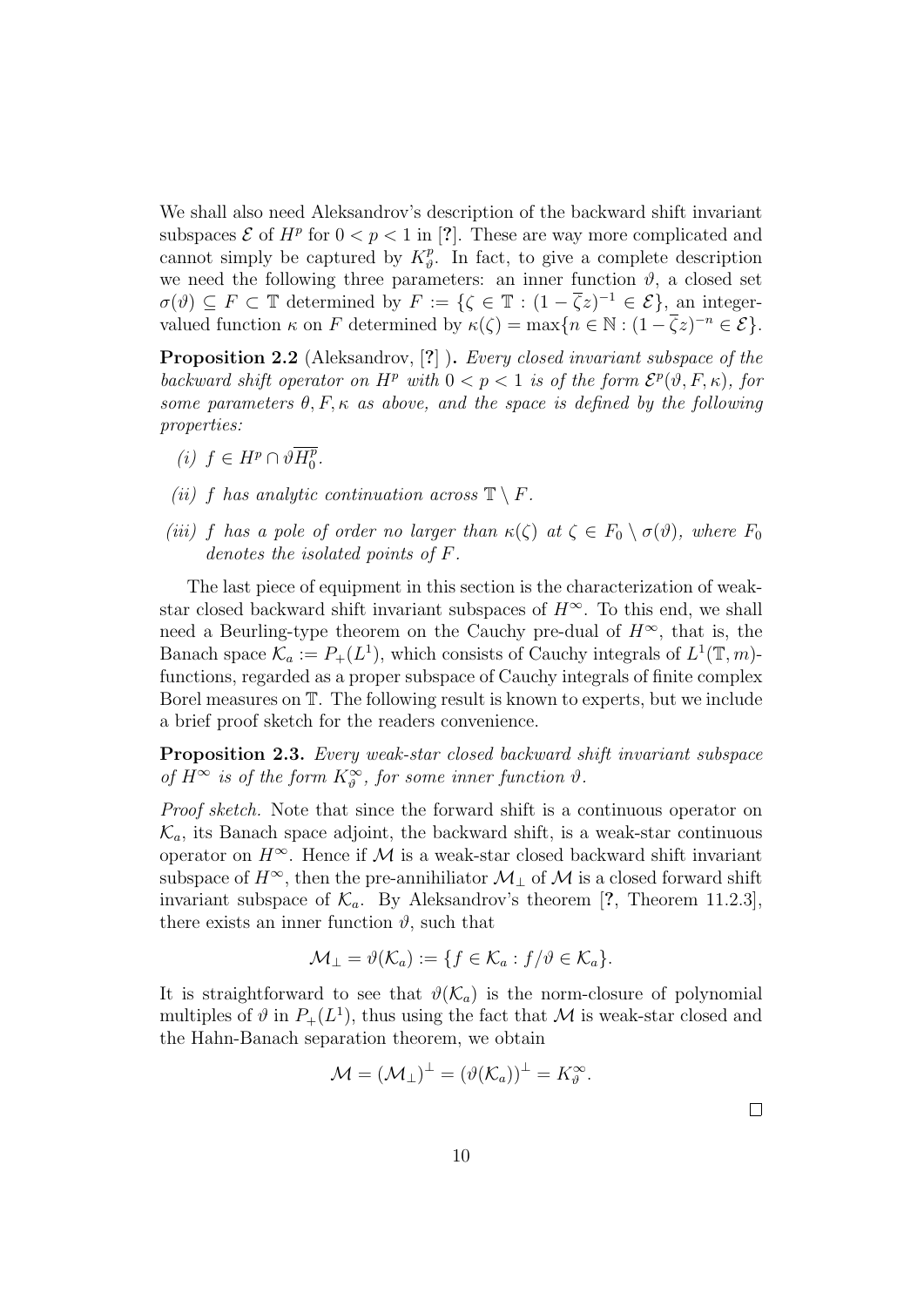### 3 Proofs of main results.

In this section, we shall first establish Theorem 1.1 by using results on backward shift invariant subspaces on  $H^p$ . For this reason, our proof naturally splits into different cases, depending on the range of  $0 < p < \infty$ , so that each case allows for an application of the appropriate tool. In the proof below, we shall use the standard notion that for inner functions  $\vartheta$ ,  $\phi$ , we say that  $\vartheta$ divides  $\phi$  if the quotient  $\phi/\vartheta$  again is an inner function.

*Proof of Theorem* 1.1. Recall that since  $X \subset H^{\infty}$ , it follows that the linear manifolds  $\vartheta^*(X) := X \cap K_{\vartheta}^p$  $_p^p$  are independent of p, thus for any  $0 < p \leq \infty$ and any inner function  $\vartheta$ , we have the following containment

$$
\vartheta^*(X) \subset K^p_\vartheta. \tag{2}
$$

Throughout this proof, we shall denote by  $\mathcal{M}_p$  the closure of  $\vartheta^*(X)$  in  $H^p$ for  $0 < p < \infty$  and let  $\mathcal{M}_{\infty}$  denote the weak-star closure of  $\vartheta^*(X)$  in  $H^{\infty}$ . Now suppose that  $\vartheta^*(X)$  is dense in  $K^{p_0}_{\vartheta}$  $t_p^{p_0}$ , for some  $0 < p_0 \leq \infty$  and fix an arbitrary  $1 \leq p \leq \infty$ . Since X is assumed to be invariant under the backward shift, we have that  $\mathcal{M}_p$  is a closed backward shift invariant subspace of  $H^p$ , contained in  $K_p^p$ <sup>p</sup><sub>0</sub>. If  $1 \leq p < \infty$ , then we can according to Proposition 2.1 find an inner function  $\phi$ , such that  $\mathcal{M}_p = K^p_{\phi} \subseteq K^p_{\theta}$  $\psi^p$ . If  $p = \infty$ , then we instead apply Proposition 2.3 which yields  $\mathcal{M}_{\infty} = K^{\infty}_{\phi} \subseteq K^{\infty}_{\theta}$ . Thus, in any case  $1 \leq p \leq \infty$ , we conclude that  $\phi$  divides  $\vartheta$ . We now combine these observations together with (2) to obtain

$$
\vartheta^*(X) = \vartheta^*(X) \cap K_{\phi}^p \subseteq \phi^*(X) \subset K_{\phi}^{p_0}.
$$

Using the assumption that  $\vartheta^*(X)$  is dense in  $K^{p_0}_{\vartheta}$  $\hat{\theta}^{p_0}$ , it follows that

$$
K_{\vartheta}^{p_0} = \mathcal{M}_{p_0} \subseteq K_{\phi}^{p_0}.
$$

Consequently, the quotient between  $\vartheta$  and  $\phi$  is a unimodular constant, hence  $\mathcal{M}_p = K^p_\vartheta$ <sup>p</sup><sub>0</sub>. We have now established that  $\theta^*(X)$  is dense in  $K^p_{\theta}$  $\frac{p}{\vartheta}$ , for all  $1 \leq p \leq \infty$ . In the proceeding part of the proof, we may now without loss of generality assume that  $\vartheta^*(X)$  is dense in  $K^2_{\vartheta}$ , and note that it remains to prove that  $\theta^*(X)$  is dense in  $K^p_{\theta}$  $\frac{p}{\vartheta}$  for  $0 < p < 1$ . Recall that  $\mathcal{M}_p$ , the  $H^p$ -closure of  $\vartheta^*(X)$  forms a backward shift invariant closed subspace of  $H^p$ . According to Proposition 2.2, there exists a triple  $(\phi, F, \kappa)$  consisting of an inner function  $\phi$ , a closed set F with  $\sigma(\phi) \subseteq F \subset \mathbb{T}$ , and a non-negative integer-valued function  $\kappa$  on F, such that  $\mathcal{M}_p = \mathcal{E}^p(\phi, F, \kappa)$ . From (2) it immediately follows that  $\mathcal{E}^p(\phi, F, \kappa) \subseteq K_p^p$  $\psi^p_{\theta}$ , which implies that  $\phi$  divides  $\theta$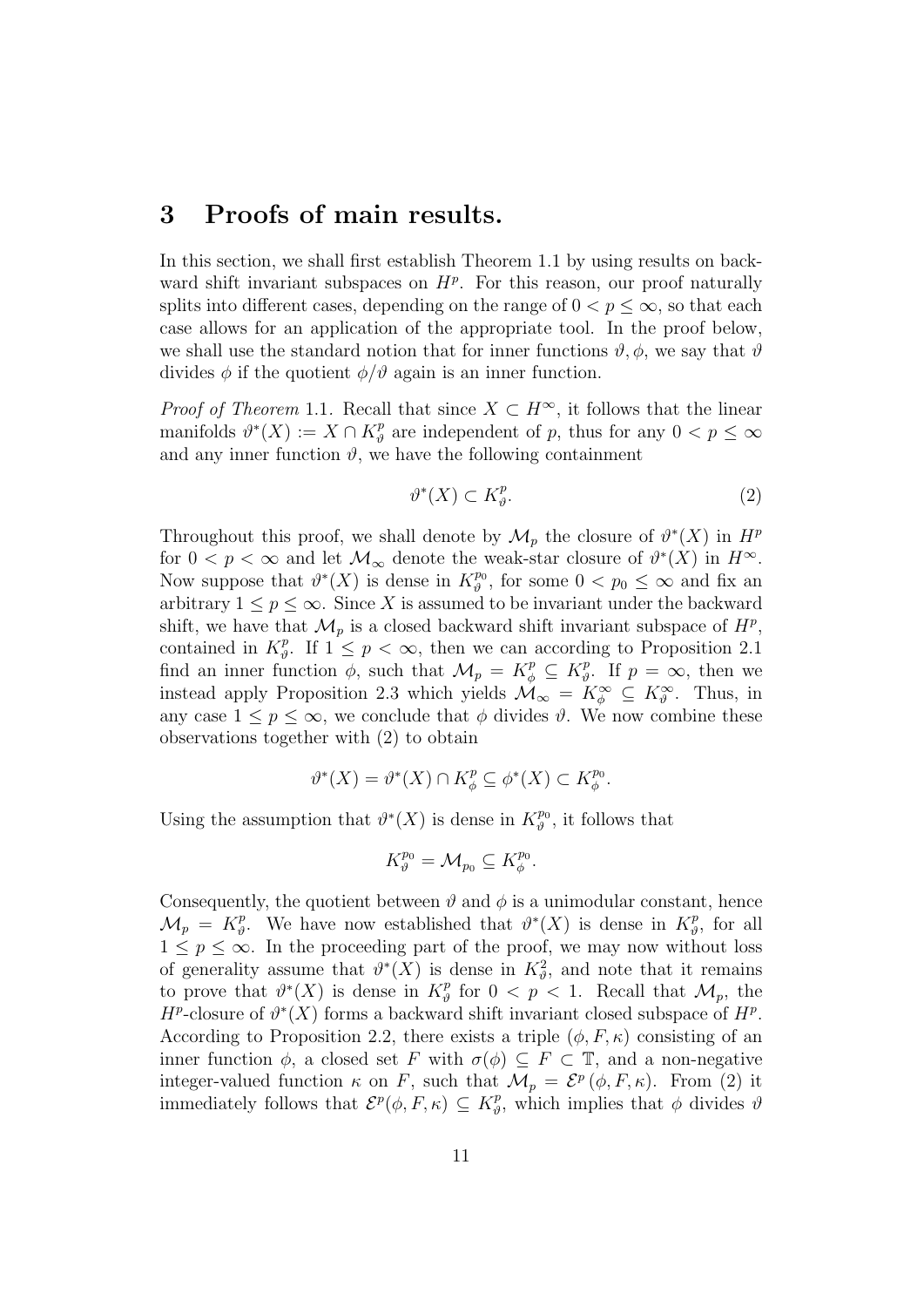and that functions in  $\mathcal{E}^p(\phi, F, \kappa)$  are analytic across  $\mathbb{T} \setminus \sigma(\vartheta)$ , thus  $\sigma(\phi) \subseteq$  $F \subseteq \sigma(\vartheta)$ . Note that since  $H^2$  is continuously embedded in  $H^p$ , we have that  $\mathcal{E}^p(\phi, F, \kappa) \cap H^2$  is a closed subspace in  $H^2$ . This observation together with the assumption that  $\theta^*(X)$  is dense in  $K^2_{\theta}$ , now immediately gives

$$
K_{\vartheta}^2 = \mathcal{M}_2 \subseteq \mathcal{E}^p(\phi, F, \kappa) \cap H^2.
$$

However, this implies that  $\vartheta$  divides  $\phi$  and consequently  $\sigma(\vartheta) \subseteq \sigma(\phi)$ . Combining, we conclude that  $\vartheta$  is a unimodular constant multiple of  $\varphi$ , hence  $F = \sigma(\vartheta)$  and  $\mathcal{E}^p(\phi, F, \kappa) = \mathcal{E}^p(\vartheta, \sigma(\vartheta), \kappa) \subseteq K^p_{\vartheta}$  $\psi^p_{\theta}$ , which at its turn implies that  $\kappa \equiv 0$ . This yields

$$
\mathcal{M}_p = \mathcal{E}^p(\phi, F, \kappa) = K_p^p,
$$

which is readily equivalent to the assertion that  $\theta^*(X)$  is dense in  $K^p_{\theta}$  $_{\vartheta}^{p}.$  $\Box$ 

The next proof in line is that of Theorem 1.3 and does not require any preliminary results.

Proof of Theorem 1.3. The proof consists of a simple functional analytic argument. First, recall that condition  $(iii)$  on X stated in the preliminary section assures that  $H^2 \subset X'$ . Note also that the linear manifold  $X \cap K^2_{\theta}$ , regarded as a subset of  $X$ , is easily seen to be the pre-annihilator under the Cauchy duality of the linear manifold  $\vartheta \mathcal{P} := {\vartheta q : q \in \mathcal{P}}$ , where  $\mathcal P$  is the set of analytic polynomials. In other words,  $X \cap K^2_{\theta} = \theta \mathcal{P}_\perp$ . As a consequence of this and the Hahn-Banach separation theorem, we get that the annihilator of  $X \cap K^2_{\theta}$  agrees with the weak-star closure of  $\vartheta \mathcal{P}$ , that is

$$
\left(X \cap K_{\vartheta}^2\right)^{\perp} = \left(\vartheta \mathcal{P}_{\perp}\right)^{\perp} = \left[\vartheta\right]_{X'}.\tag{3}
$$

Suppose that the pair  $(X, \vartheta)$  satisfies the  $(P)$ -property and let  $f \in K^2_{\vartheta}$ with  $f \in (X \cap K_{\vartheta}^2)^{\perp}$ . According to (3), we have  $f \in [\vartheta]_{X'} \cap H^2 \subseteq \vartheta H^2$ , which readily implies that  $f \in K^2_{\theta} \cap \theta H^2 = \{0\}$ , thus  $X \cap K^2_{\theta}$  is dense in  $K^2_{\theta}$ .

Conversely, suppose that  $X \cap K^2_{\theta}$  is dense in  $K^2_{\theta}$ . For any  $g \in K^2_{\theta}$ , there exists a sequence  ${g_n}_n \subset X \cap K_\vartheta^2$ , such that  $g_n \to g$  in  $H^2$ . Now given an arbitrary  $f \in (X \cap K_{\vartheta}^2)^{\perp} \cap H^2$ , we have

$$
\int_{\mathbb{T}} f(\zeta) \overline{g(\zeta)} dm(\zeta) = \lim_{n \to \infty} \int_{\mathbb{T}} f(\zeta) \overline{g_n(\zeta)} dm(\zeta) = 0.
$$

This shows that  $f \in (K^2_{\theta})^{\perp} = \theta H^2$ . Consequently, this observation together with (3) implies the set inclusion

$$
[\vartheta]_{X'} \cap H^2 = \left(X \cap K^2_{\vartheta}\right)^{\perp} \cap H^2 \subseteq \vartheta H^2.
$$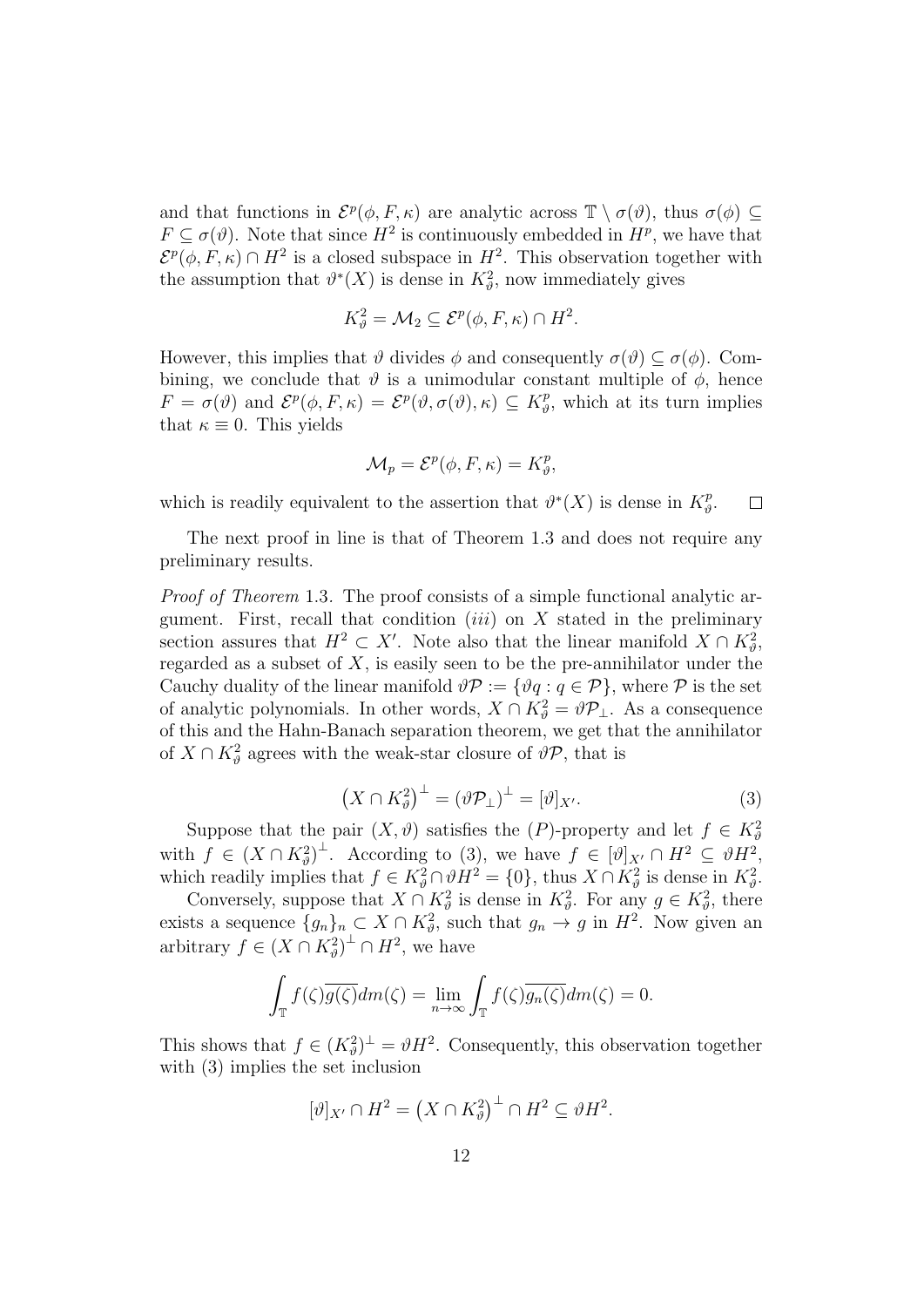We have thus proved that the pair  $(X, \vartheta)$  satisfies the  $(P)$ -property.

In order to establish Theorem 1.4, we shall first introduce a lemma. The ideas behind this suggested approach appears implicitly in the work of [?].

**Lemma 3.1.** Let  $p > 0$  and  $f \in H^p$ . There exists an outer function  $F : \mathbb{D} \to$ D with positive real part, which satisfies the following additional properties:

(*i*) 
$$
F(0) = (1 + ||f||_p)^{-1}
$$
,

(ii)  $|F^{1/p}(z)f(z)| \leq 1, \qquad z \in \mathbb{D}.$ 

*Proof.* Since  $f \in H^p$ , it has a unique harmonic majorant  $u = u_f$  on  $\mathbb{D}$ , with the properties  $u(0) = ||f||_p$  and  $|f|^p \leq u$  on  $\mathbb{D}$ . Let v be a harmonic conjugate of u such that  $v(0) = 0$  and set  $G = u + 1 + iv$ . Then on the disk we have that

$$
|f|^{p} \le u \le u + 1 \le |u + 1 + iv| = |G|,
$$

which implies that  $|f/G^{1/p}| \leq 1$ . Set  $F = G^{-1}$ . Then F has positive real part and we have that  $F(0) = (\|f\|_p + 1)^{-1}$ ,  $|F| \leq 1$  on D. Moreover, by the simple estimates above, we have that  $|F^{1/p}f| \leq 1$  on  $\mathbb{D}$ . Since F and  $1/F = G$  have positive real parts, they are both contained in  $H<sup>q</sup>$  for any  $q \in (0,1)$  (see, for instance, [?, Lemma 2.1.11]). It follows that F is an outer function.  $\Box$ 

With this lemma at hand, we are now ready to establish Theorem 1.4.

*Proof of Theorem* 1.4. Let  $\vartheta$  be an arbitrary inner function and let  $\mathcal{N}^+$  denote the Smirnov class of analytic functions on D. We shall first prove that the set  $X' \cap \vartheta \mathcal{N}^+ := \{f \in X' : f/\vartheta \in \mathcal{N}^+\}\$ is weak-star closed in X'. Note that since X is a separable Banach space and  $X' \cap \partial N^+$  is convex, it follows from the Krein-Smulian theorem (see [?]) that it suffices to prove that  $X' \cap \partial N^+$  is weak-star sequential closed. To this end, let  ${f_n}_n \subset X' \cap \vartheta \mathcal{N}^+$  be a sequence which converges in the weak-star topology of X' to some  $f \in X'$ . Then by the principle of uniform boundedness, we have that  $\sup_n ||f_n||_{X'} < \infty$ . Since X' is continuously embedded in  $H^p$ , it follows that  $\sup_n ||f_n||_{H^p} < \infty$  and that  $f_n(z) \to f(z)$  for each  $z \in \mathbb{D}$ . To each function  $f_n$  we may apply Lemma 3.1 and let  $F_n$  denote the corresponding outer function. Property  $(i)$  of Lemma 3.1 and the uniform boundedness of  $\{f_n\}$  in  $H^p$ -norm imply that the values  $F_n(0)$  are bounded away from 0, and since  $|F_n| \leq 1$  on  $\mathbb{D}$ , we may according to Montel's theorem and by means of passing to a subsequence, assume that the functions  $F_n$  converge uniformly on compact subsets of  $D$  to a non-zero function F with positive

 $\Box$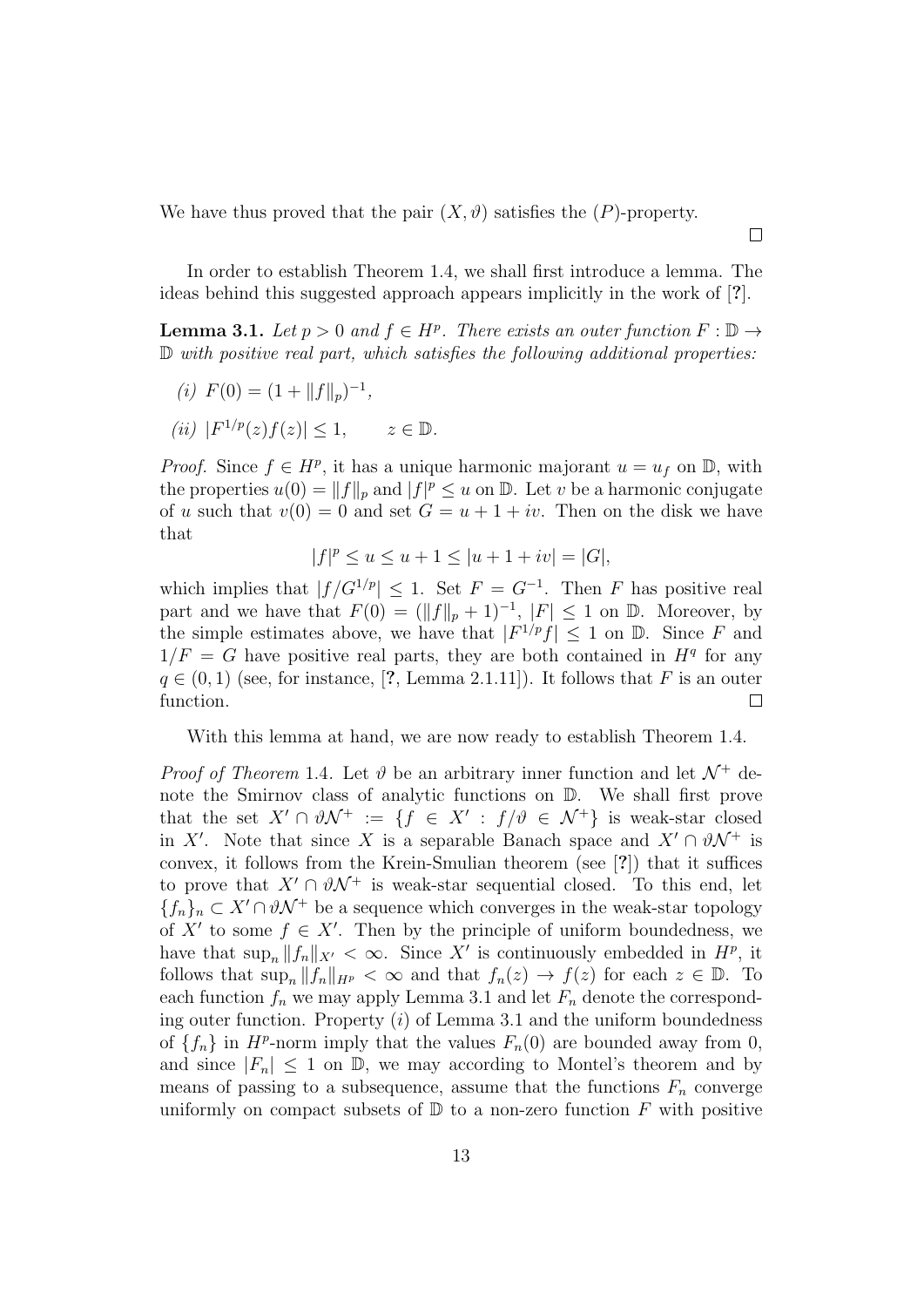real part. The argument given in Lemma 3.1 shows that  $F$  is outer. By property (*ii*), the functions  $F_n^{1/p} f_n$  are uniformly bounded by 1 in modulus on  $\mathbb{D}$ . Since they converge pointwise to the function  $F^{1/p}f$ , we conclude that the sequence  $\{F_n^{1/p}f_n\}_n$  converges weakly to  $F^{1/p}f$  in  $H^2$ . By the assumption that elements  $f_n \in \vartheta \mathcal{N}^+$ , it follows that  $F_n^{1/p} f_n \in \vartheta H^2$ , hence the same conclusion remains true for the weak limit:  $F^{1/p} f \in \partial H^2$ . However, since F is outer, we conclude that  $f/\vartheta \in \mathcal{N}^+$ . Consequently, we have established that  $X' \cap \vartheta \mathcal{N}^+$  is weak-star closed in X'. Now since  $\vartheta p \in X' \cap \vartheta \mathcal{N}^+$  for any analytic polynomial p and  $X' \cap \partial N^+$  is weak-star closed, we obtain the inclusion  $[\vartheta]_{X'} \subseteq X' \cap \vartheta \mathcal{N}^+$ . Using the fact that  $\mathcal{N}^+ \cap L^2 = H^2$ , we get

$$
[\vartheta]_{X'} \cap H^2 \subseteq X' \cap \vartheta \mathcal{N}^+ \cap H^2 \subseteq \vartheta H^2,
$$

thus the pairs  $(X, \vartheta)$  satisfy the  $(P)$ -property, for all inner functions  $\vartheta$ .  $\Box$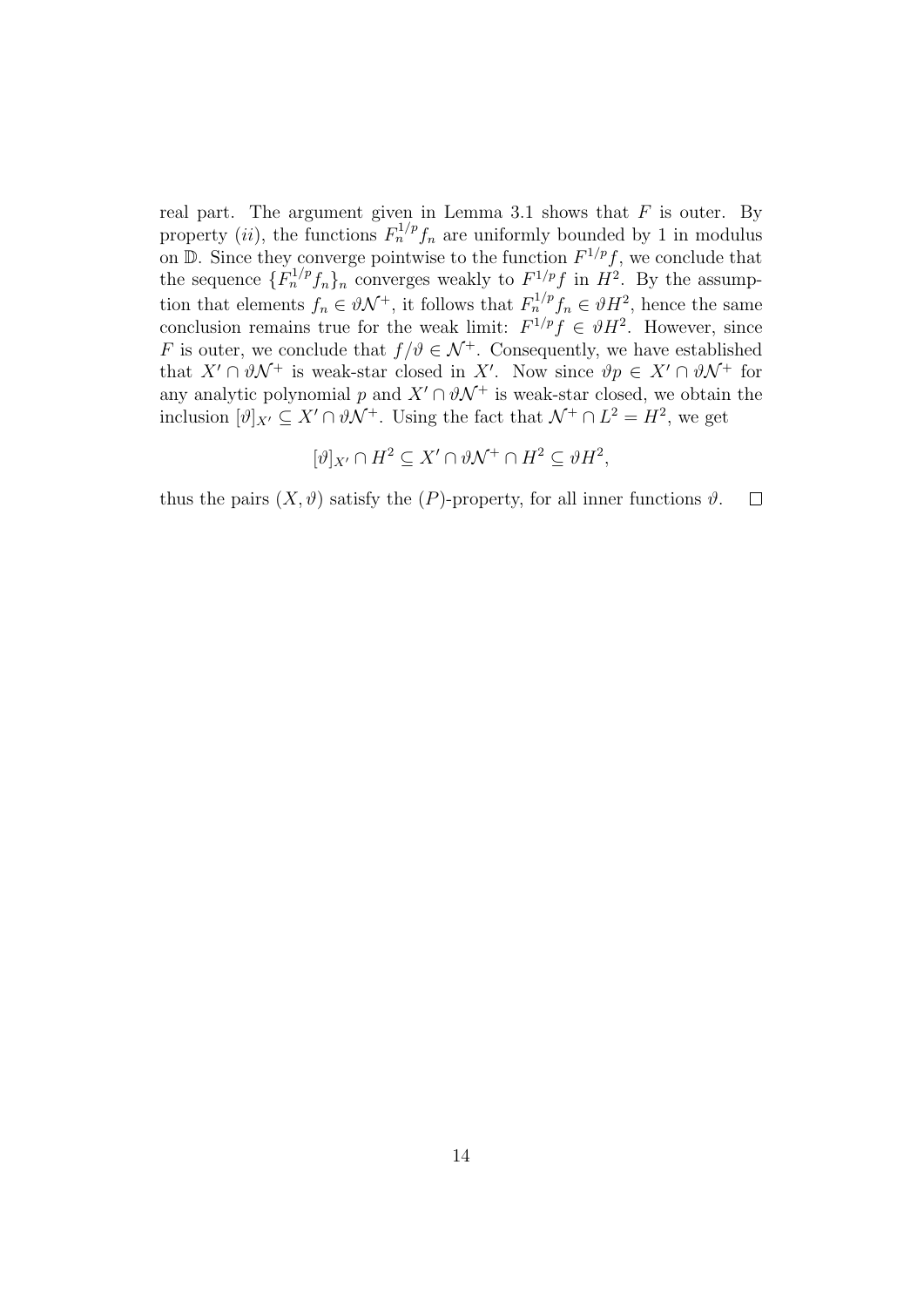## References

- [1] A. B. ALEKSANDROV, *Invariant subspaces of the backward shift opera*tor in the space  $H^p$ ,  $p \in (0,1)$ , Zapiski Nauchnykh Seminarov POMI, 92 (1979), pp. 7–29.
- [2] A. B. Aleksandrov, Invariant subspaces of shift operators. An axiomatic approach, Zap. Nauchn. Sem. Leningrad. Otdel. Mat. Inst. Steklov. (LOMI), 113 (1981), pp. 7–26, 264.
- [3] A. B. ALEKSANDROV, On the existence of nontangential boundary values of pseudocontinuable functions, Zapiski Nauchnykh Seminarov POMI, 222 (1995), pp. 5–17.
- [4] A. Aleman and B. Malman, Density of disk algebra functions in de Branges–Rovnyak spaces, Comptes Rendus Mathematique, 355 (2017), pp. 871–875.
- [5] A. Aleman and B. Malman, Hilbert spaces of analytic functions with a contractive backward shift, Journal of Functional Analysis, 277 (2019), pp. 157–199.
- [6] J. Cima, A. Matheson, and W. Ross, The Cauchy transform, vol. 125 of Mathematical Surveys and Monographs, American Mathematical Society, Providence, RI, 2006.
- [7] J. A. Cima and W. T. Ross, The backward shift on the Hardy space, no. 79, American Mathematical Soc., 2000.
- [8] R. DOUGLAS, H. SHAPIRO, A. SHIELDS, ET AL., On cyclic vectors of the backward shift, Bulletin of the American Mathematical Society, 73 (1967), pp. 156–159.
- [9] N. DUNFORD AND J. T. SCHWARTZ, *Linear operators, part 1: general* theory, vol. 10, John Wiley & Sons, 1988.
- [10] K. Dyakonov and D. Khavinson, Smooth functions in star-invariant subspaces, Contemporary Mathematics, 393 (2006), p. 59.
- [11] K. M. Dyakonov, Division and multiplication by inner functions and embedding theorems for star-invariant subspaces, American Journal of Mathematics, 115 (1993), pp. 881–902.
- [12] L. C. Evans, Partial differential equations, Graduate studies in mathematics, 19 (1998), p. 7.